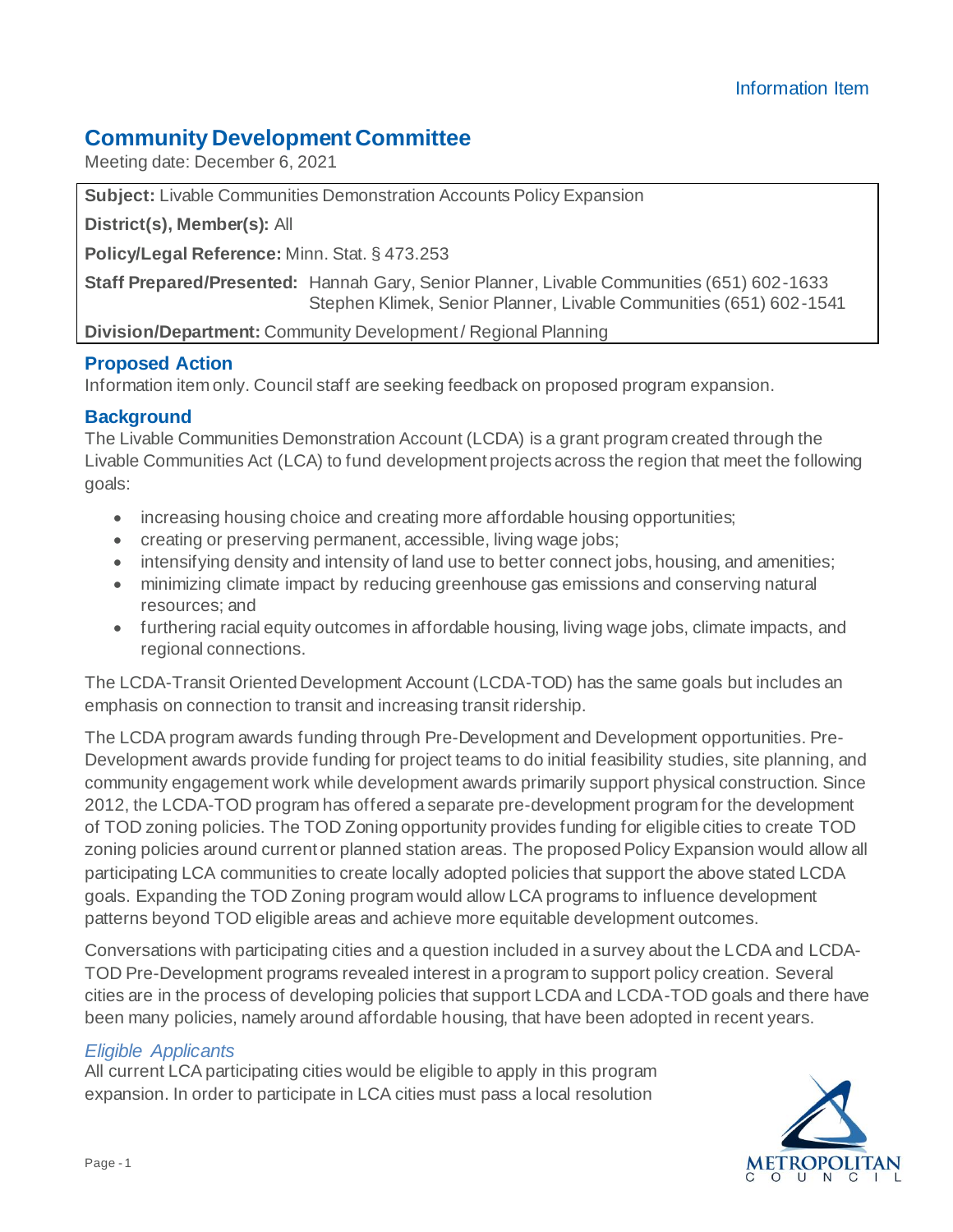stating their participation as well as adopt goals for affordable and lifecycle housing. As of this meeting date there are 59 cities participating in LCA. This number is expected to be 76 in 2022.

The LCDA-TOD program only allows for applications from designated TOD-eligible areas, which are determined based on proximity to and frequency of transit service. The Policy Expansion Pilot would be open to all LCA participating cities regardless of transit service or geographic location.

While there are impactful county policies in the region, the Expansion would only be open to participating cities. Counties do not have the same regulatory authority over development that cities do, and all counties in the region have cities that are not LCA participants. Limiting the expansion to cities ensures that funded policies directly influence development and are only available to LCA participants.

## *Timing and Funding*

Pre-Development funding opportunities are offered twice each year. To allow for sufficient outreach to participating cities, the Policy Expansion would be offered only in the second round of Pre-Development funding in 2022. In future years, staff anticipate offering the policy funding opportunity in concurrence with each Pre-Development funding opportunity.

Funding specifics will be presented to the Community Development Committee as part of the LCA funding conversation in January.

## *Eligible Policies*

To be eligible for funding, policies must be locally adopted, enforceable, and impact physical development in the applicant city. The proposed policy must address one or more of the above stated LCDA goals and include more equitable access to housing, jobs, transportation, or in environmental sustainability as policy goals.

#### *Scoring*

The scoring for the Policy Expansion would follow the same structure as the scoring for the LCDA and LCDA-TOD programs. The "What" category assesses outcomes which are the extent to which the policy will meet LCDA and LCDA-TOD goals through an impact on physical development and the extent to which the policy will support achieving more equitable outcomes. The "How" category addresses the project process assessing the analysis of who benefits from the policy and how that analysis impacts the policy design as well as the plan for meaningful community engagement in developing the proposed policy. The final category is "Who," which assess representation on the policy development team and the capacity of the applicant to use the award within the grant term. A proposed scoring rubric is attached to this information item.

Applications will be reviewed by an internal staff review panel through a single round of review. Funding recommendations will be made based on the scores submitted from the internal review panel.

#### *Related Administrative Changes*

Historically LCDA and LCDA-TOD applications have been unique to each program, requiring applicants to submit separate applications to each program. The review criteria and eligible activities at the Pre-Development stage are very similar in the LCDA and LCDA-TOD programs. To make the Pre-Development opportunities more accessible, Council staff is proposing to combine LCDA and LCDA-TOD into a single Pre-Development application. The Policy Expansion application will be a single application as well given that the policies will likely be applicable to an entire city beyond just TODeligible areas in TOD-eligible cities. Consolidating the programs into a single application is more efficient for staff in developing program materials, communications, and creating the applications. Cities will no longer have to submit separate applications, which reduces barriers to applying, especially for smaller cities. Staff will reflect this change in the funding and application limits presentation in January.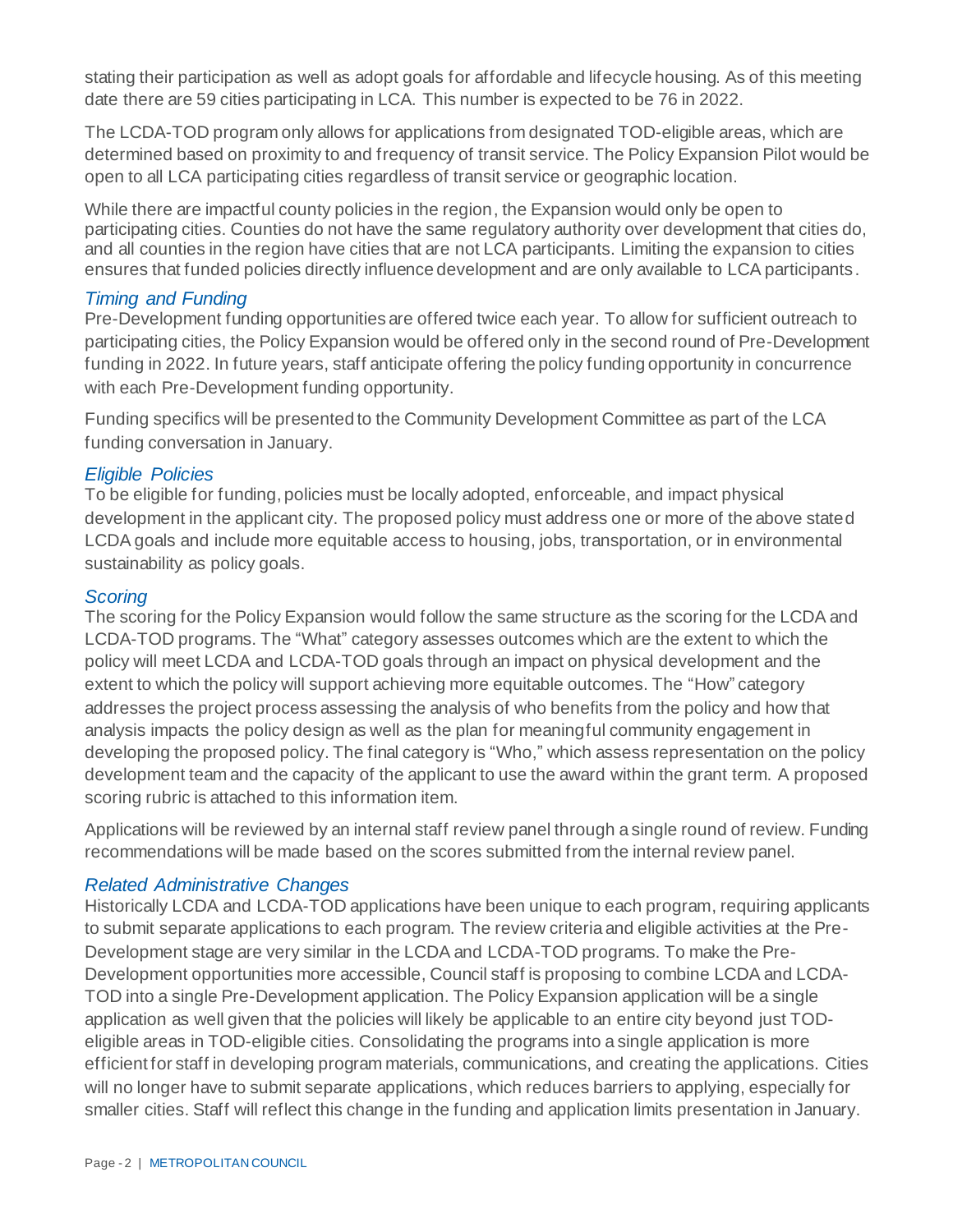#### *Evaluation Plan*

This expansion is being proposed to increase opportunities for pre-development funding to further LCA goals and Council policies beyond just TOD Zoning. Staff will evaluate the expansion and share findings when discussing if the expansion should continue into 2023 and beyond. During the first year of operation staff will monitor the following

- Internal process and ease of application
	- o This will be conducted as part of an annual LCA survey meant to assess internal process for all LCA programs
- If the award limit should change
- Sustainability of demand over time
- Development outcomes in cities with adopted policies
- Geographic distribution of awards
- Focus area of submitted policies

In addition to the points listed above, staff will be tracking adoption of development policies throughout the region by cities who do not apply for funding to assess trends. Staff anticipate continuing to monitor the program as part of a philosophy of continuous improvement embedded in all LCA programming.

Conversations with applicant cities and other relevant stakeholders will inform any program changes that are made along with the data that are collected on the above points.